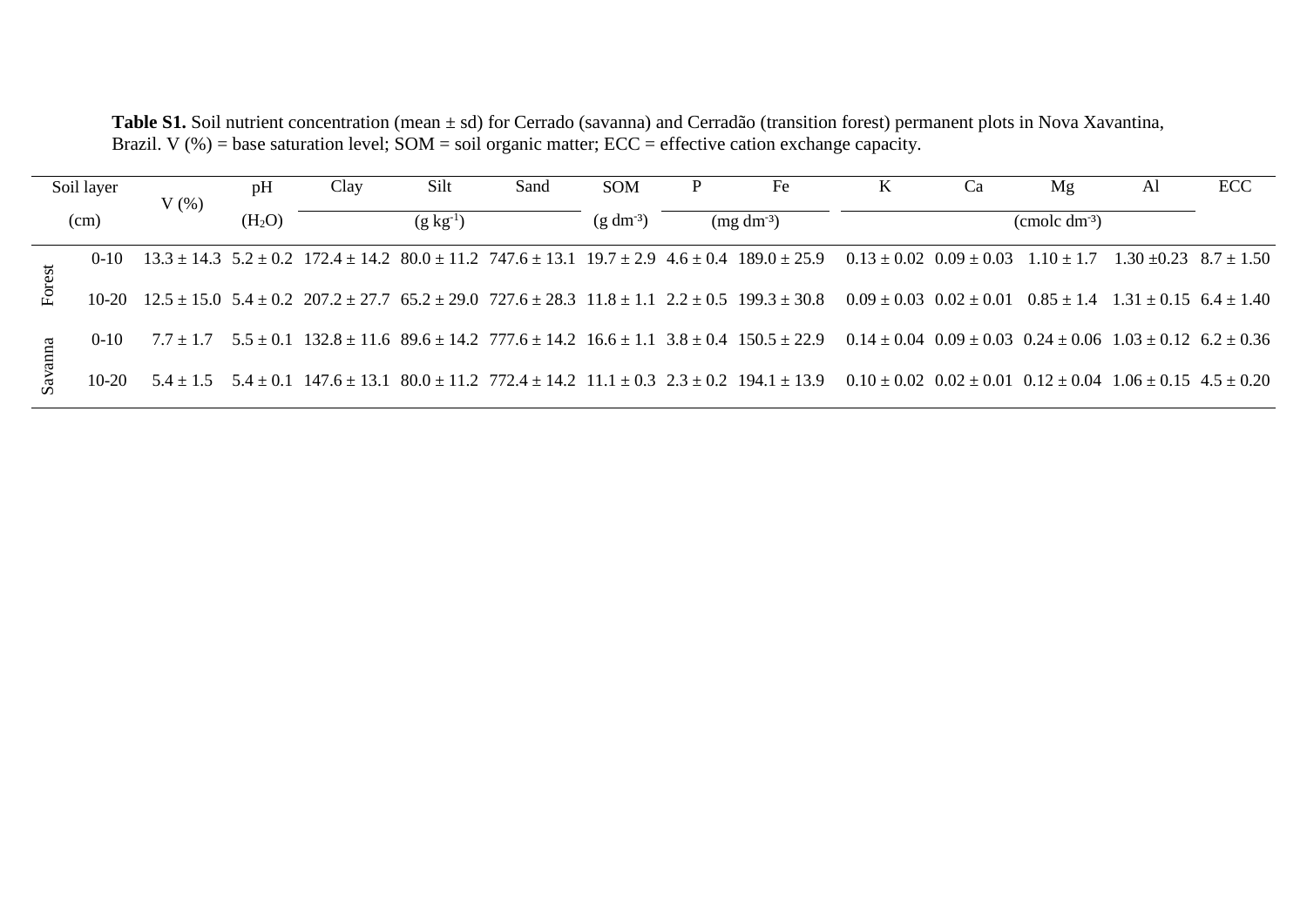| Cerradão                                 | BA(%) | <b>Typical Cerrado</b>         | BA(%) |
|------------------------------------------|-------|--------------------------------|-------|
| Hirtella glandulosa Spreng               | 28.82 | Qualea parviflora Mart.        | 18.28 |
| Tachigali vulgaris L.G .Silva & H.C.Lima | 19.51 | Davilla elliptica A. St.-Hil.  | 14.04 |
| <i>Emmotum nitens</i> (Benth.) Miers     | 9.94  | Roupala montana Aubl.          | 9.86  |
| Xylopia aromatica (Lam.) Mart.           | 6.13  | Byrsonima pachyphylla A. Juss. | 9.67  |
| Chaetocarpus echinocarpus (Baill.) Ducke | 3.52  | Eriotheca gracipiles           | 9.48  |
| Tapirira guianensis Aubl                 | 2.84  | Qualea grandiflora Mart.       | 8.12  |
| Myrcia splendens $(Sw)$ DC               | 2.66  | Aspidosperma tomentosum Mart   | 7.71  |

**Table S2.** Species and basal area contribution (BA, %) for Cerradão (transition forest) and typical Cerrado (savanna) permanent plots in Nova Xavantina, Brazil.